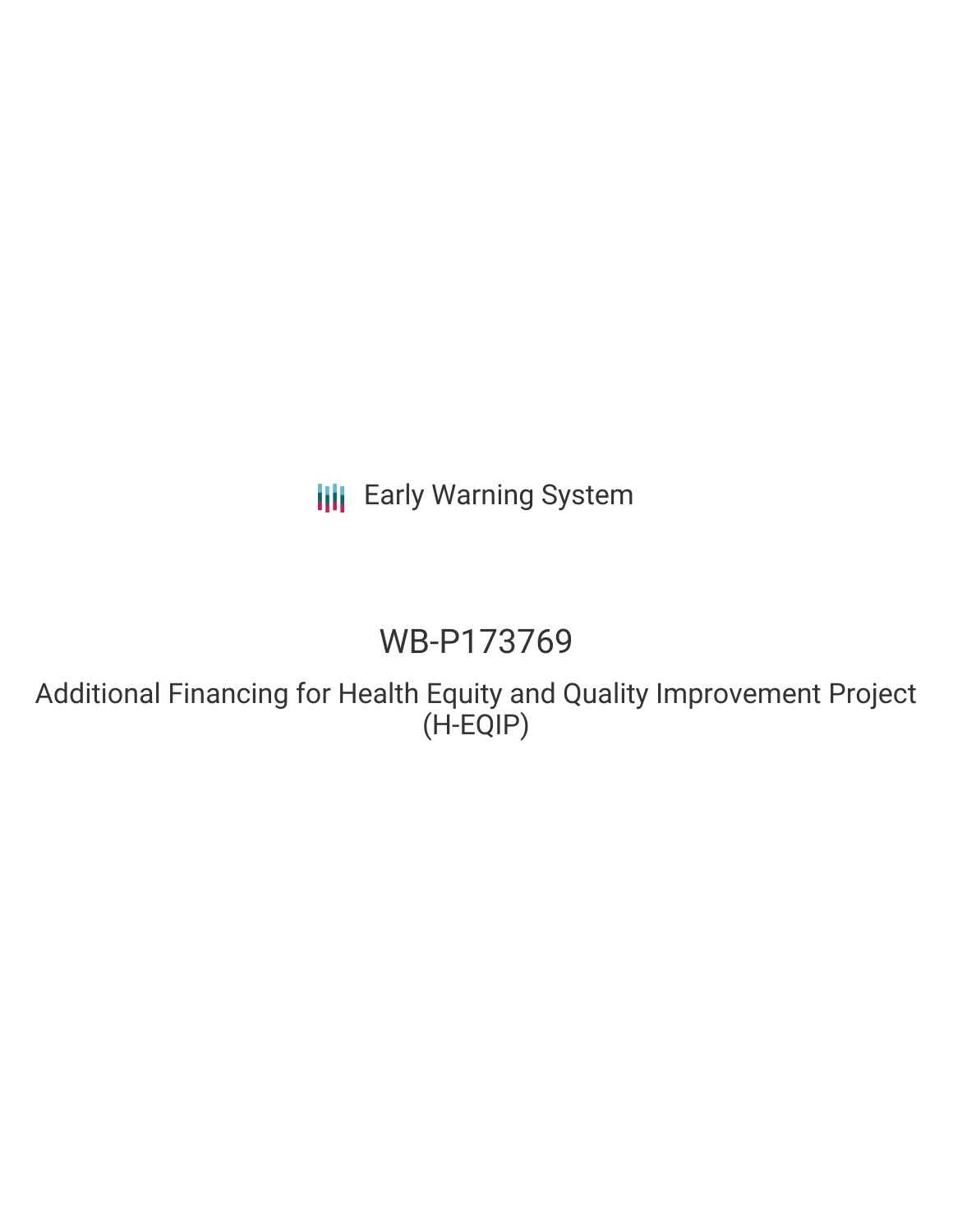

### Early Warning System Additional Financing for Health Equity and Quality Improvement Project (H-EQIP)

#### **Quick Facts**

| <b>Countries</b>               | Cambodia                    |
|--------------------------------|-----------------------------|
| <b>Financial Institutions</b>  | World Bank (WB)             |
| <b>Status</b>                  | Proposed                    |
| <b>Bank Risk Rating</b>        | B                           |
| <b>Voting Date</b>             | 2020-07-30                  |
| <b>Borrower</b>                | Government of Cambodia      |
| <b>Sectors</b>                 | <b>Education and Health</b> |
| <b>Investment Type(s)</b>      | Loan                        |
| <b>Investment Amount (USD)</b> | $$14.00$ million            |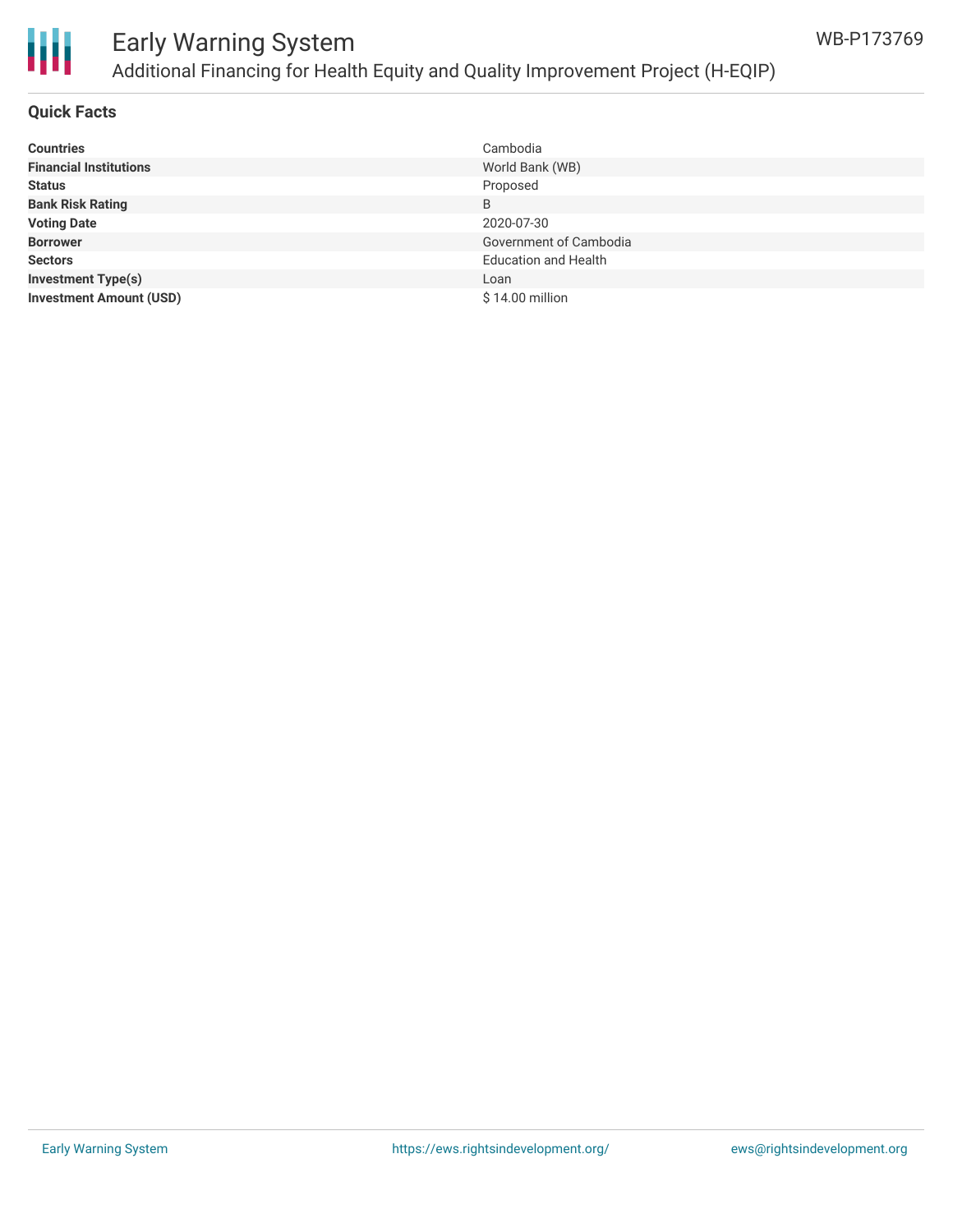

#### **Project Description**

According to the bank's documents, the proposed project aims to "improve access to quality health services for targeted population groups, with protection against impoverishment due to the cost of health services in the Kingdom of Cambodia, and to provide immediate and effective response in case of an eligible crisis or emergency."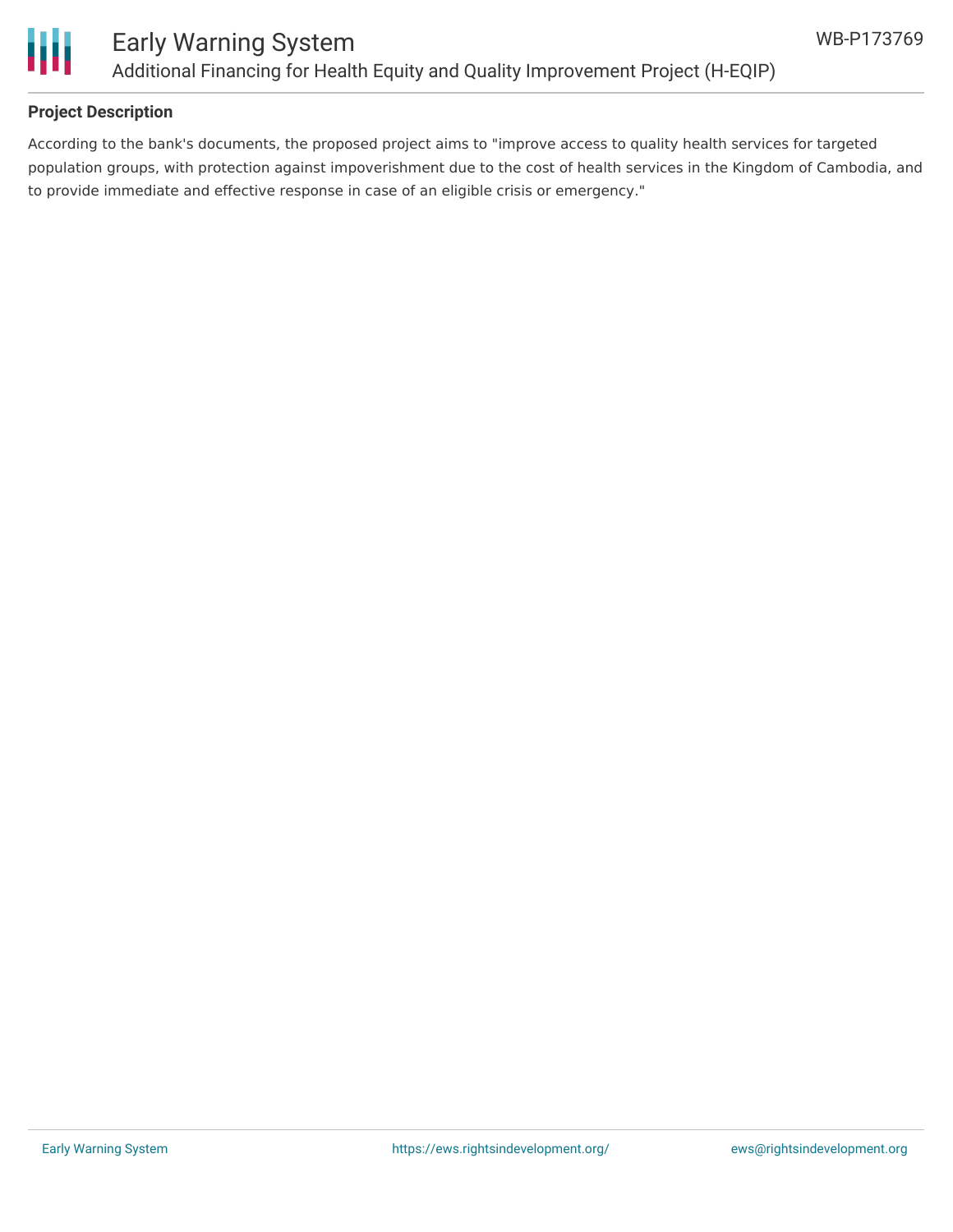

### Early Warning System Additional Financing for Health Equity and Quality Improvement Project (H-EQIP)

#### **Investment Description**

World Bank (WB)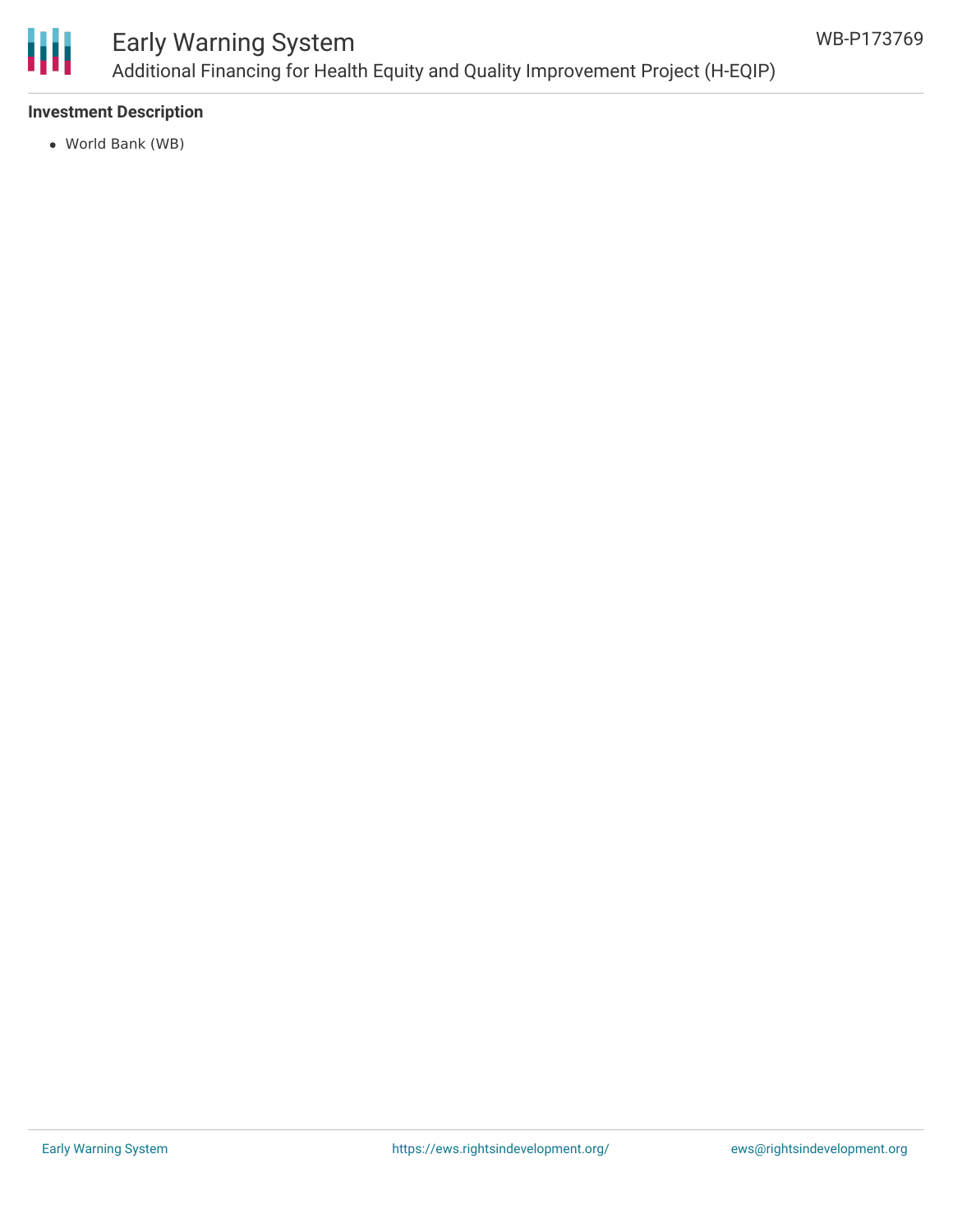

#### **Contact Information**

World Bank Nareth Ly, Senior Health Specialist Ziauddin Hyder, Senior Health Specialist

Borrower/Client/Recipient Kingdom of Cambodia-Ministry of Economy and Finance Chan Sothy, Director General

Implementing Agencies Ministry of Health Huot Eng, Secretary of State enghuot@online.com.kh

#### **ACCOUNTABILITY MECHANISM OF WORLD BANK**

The World Bank Inspection Panel is the independent complaint mechanism and fact-finding body for people who believe they are likely to be, or have been, adversely affected by a World Bank-financed project. If you submit a complaint to the Inspection Panel, they may investigate to assess whether the World Bank is following its own policies and procedures for preventing harm to people or the environment. You can contact the Inspection Panel or submit a complaint by emailing ipanel@worldbank.org. You can learn more about the Inspection Panel and how to file a complaint at: <https://www.inspectionpanel.org>.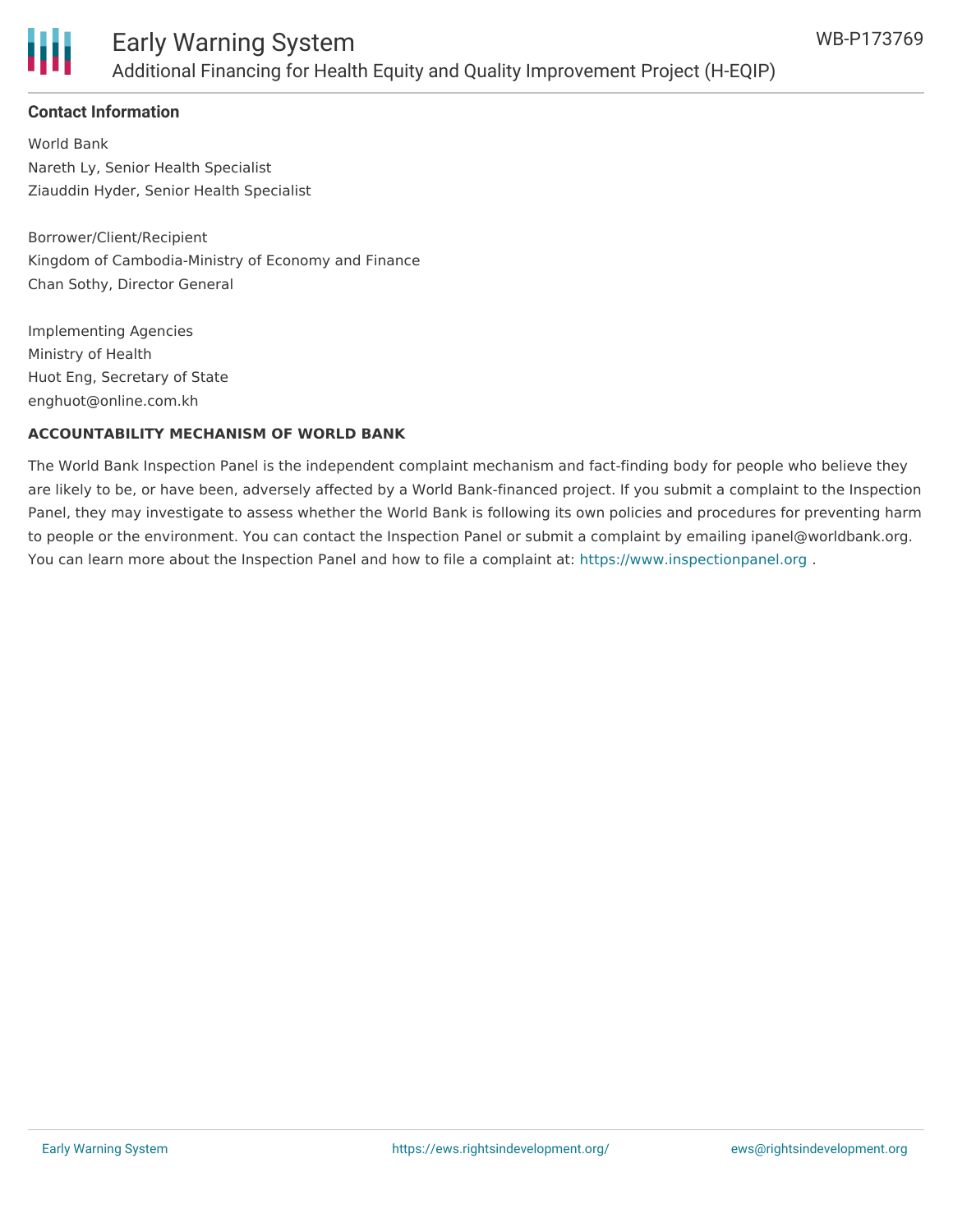

## Early Warning System

Additional Financing for Health Equity and Quality Improvement Project (H-EQIP)

#### **Bank Documents**

• Project Information [Document-Integrated](https://ewsdata.rightsindevelopment.org/files/documents/69/WB-P173769.pdf) Safeguards Data Sheet - Additional Financing for Health Equi [Original Source]